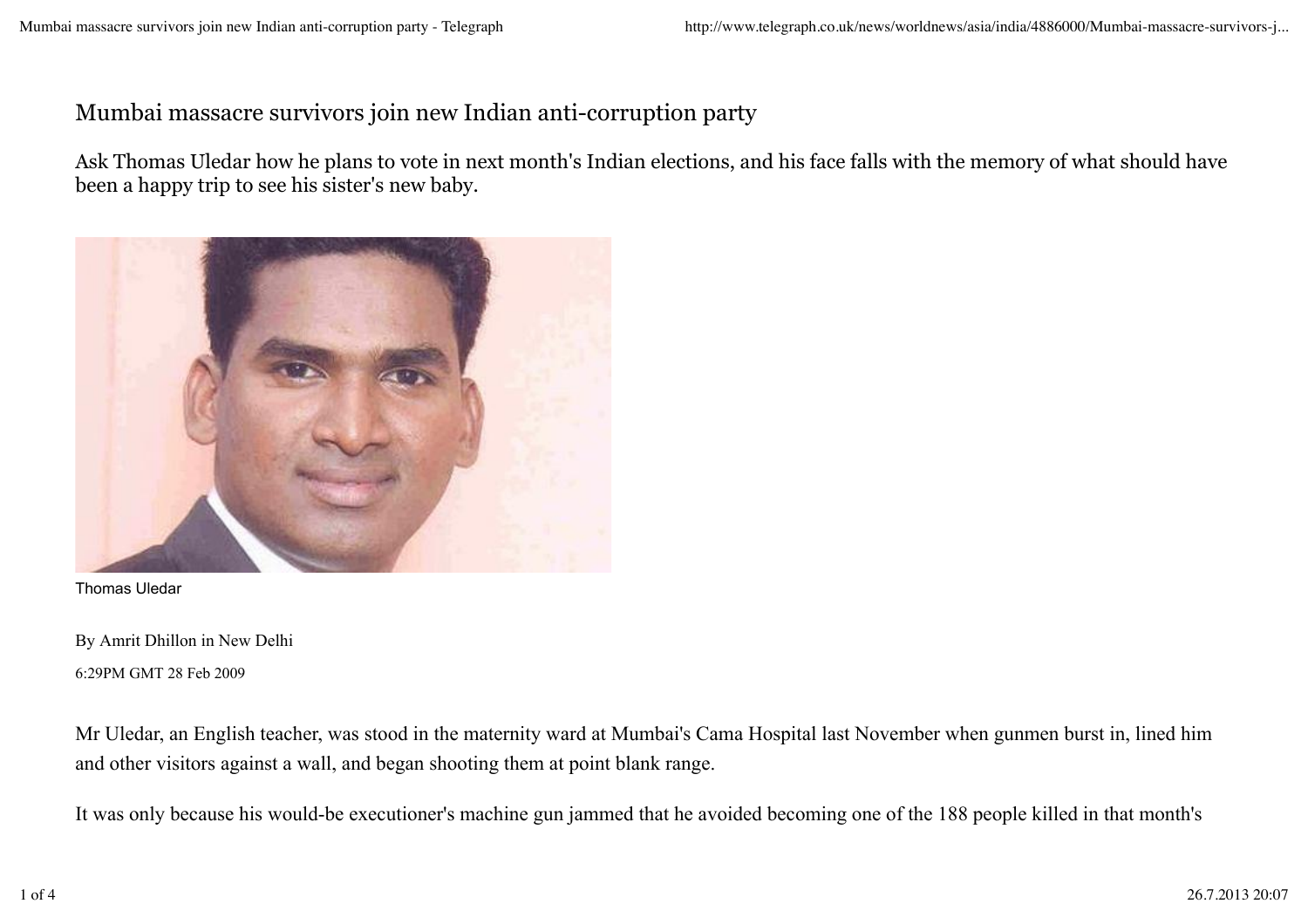terrorist atrocities.

"I knew I was going to die," said Mr Uledar, who came face to face with Ajmal Amir Kasab, the sole survivor of the ten-strong terrorist gang, who was charged with murder last week. "I was counting 'one, two, three' to my death. They tried to shoot us, but by the grace of God, their machine guns jammed and they went away."

Three months on, Mr Uledar still thanks God for saving his life – but he also blames India's government for allowing the rampage to cause such carnage in the first place.

The authorities' lack of preparedness – including badly-equipped police and botched rescue operations – provoked widespread public fury, and for Mr Uledar was the final straw that made him abandon his support for the country's political elite.

He will instead back the newly-created Professionals Party of India (PPI), a movement that aims to end the corruption and incompetence which have dogged the country's government for generations.

"Our leaders are filthy and immoral," said Mr Uledar, 29, a devout Christian. "Instead of running the country and giving us security, they are looting it, getting fat from corruption. I want honest people to come in to give us a new start."

Standing on a platform of professionalism and meritocracy, the new party is emblematic of a new mood of anger and frustration among India's rapidly growing middle class, for whom the new dynamism in the economy is lacking sorely in the political sphere.

Comprising doctors, executives, academics and other professionals from all religious backgrounds, it promises to cleanse what is frequently described as an Augean Stables of sleaze and graft within India's parliament. A quarter of its sitting members are either convicted of or facing criminal charges, including serious offences such as embezzlement, rape and murder.

This week a former cabinet minister, Sukh Ram, was jailed for three years in New Delhi for corruptly amassing a fortune of 40 million rupees (£500,000). But in general it is rare for such cases to end in punishment.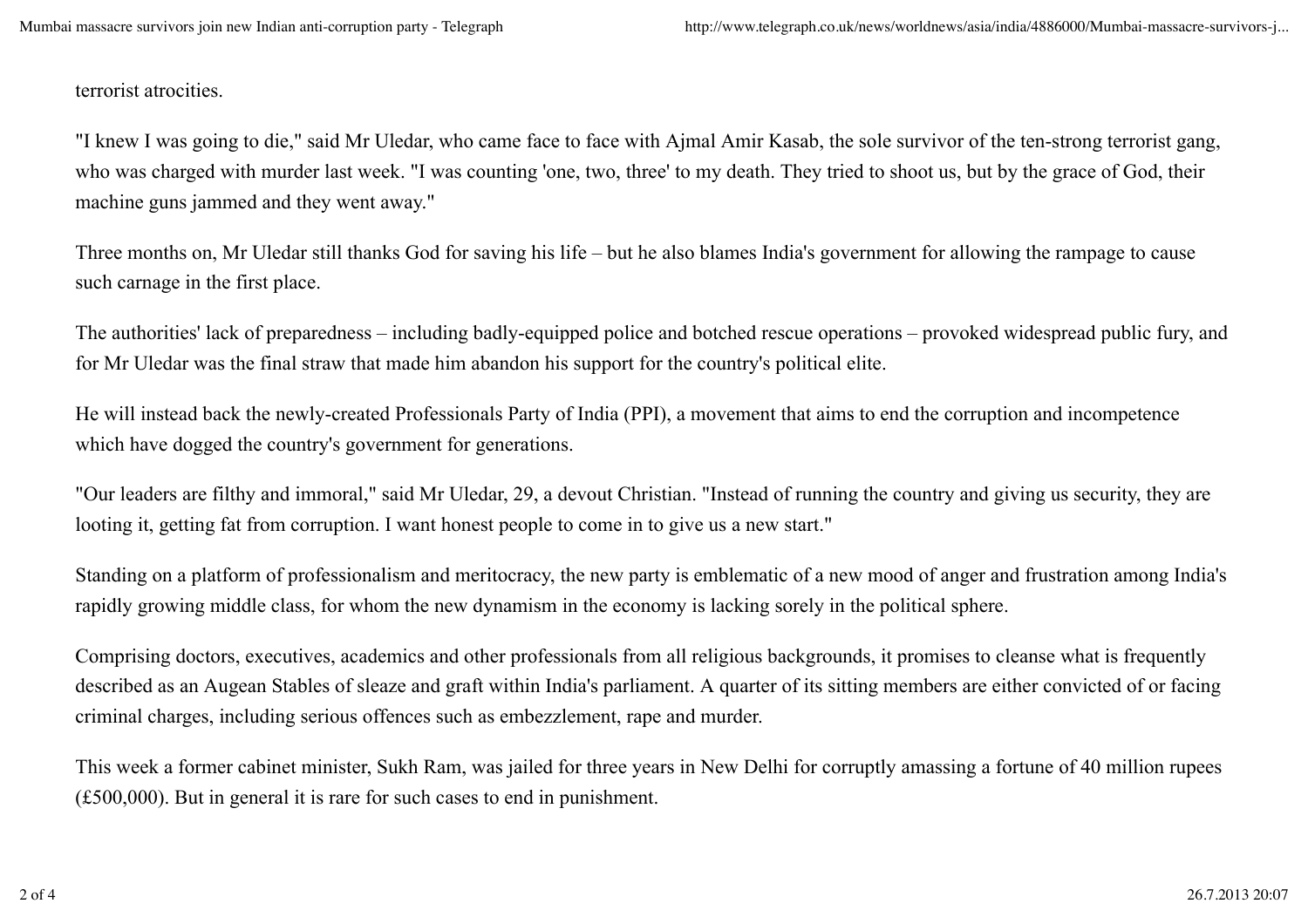The PPI is determined to make Indians realise that it is corruption and inefficiency that allows terrorist attacks and the poverty portrayed in *Slumdog Millionaire*, even after 60 years of independence.

"Mumbai policemen had no guns to fight the terrorists, only sticks," said Shefali Sagar, Mumbai coordinator for the PPI. "The fire engines were ancient. Commandos had to use a bus to get to the site. India has no antiterrorist squad. Politics is just a means for politicians to make money."

The party's founder, R V Krishnan, wants to put up honest, efficient, educated professionals who can run India the way successful Indian businessmen run their companies.

He argues that if Indians can head multinational companies like Citibank and PepsiCo, there is no reason why talented professionals with the necessary expertise cannot govern India in the same way.

New parties can struggle at first to develop a following in India, but the middle class are growing tired of the existing duopoly on national power enjoyed by the Congress Party and its rival, the Bharatiya Janata (Hindu Nationalist) Party.

"It's a very interesting experiment because it shows the middle class re-engaging with politics after having left it to the politicians for decades," said Pratap Bhanu Mehta, president of the Centre for Policy Research in New Delhi. "I also think it will appeal to the younger generation over a 5-10 year horizon."

Although the PPI is only fielding 12-15 candidates for the 540-seat parliament, it aims to run more than 100 candidates in the election following that. Mr Krishnan's objective this time is merely to make voters notice the difference.

"I want everyone to know that solutions to our problems are available," he said. "If India can have just one parliament of honest, clean, qualified professionals, we can be a developed nation in five years."

The party even has the blessing of its more established rivals, who sometimes accuse India's professional classes of being aloof from politics.